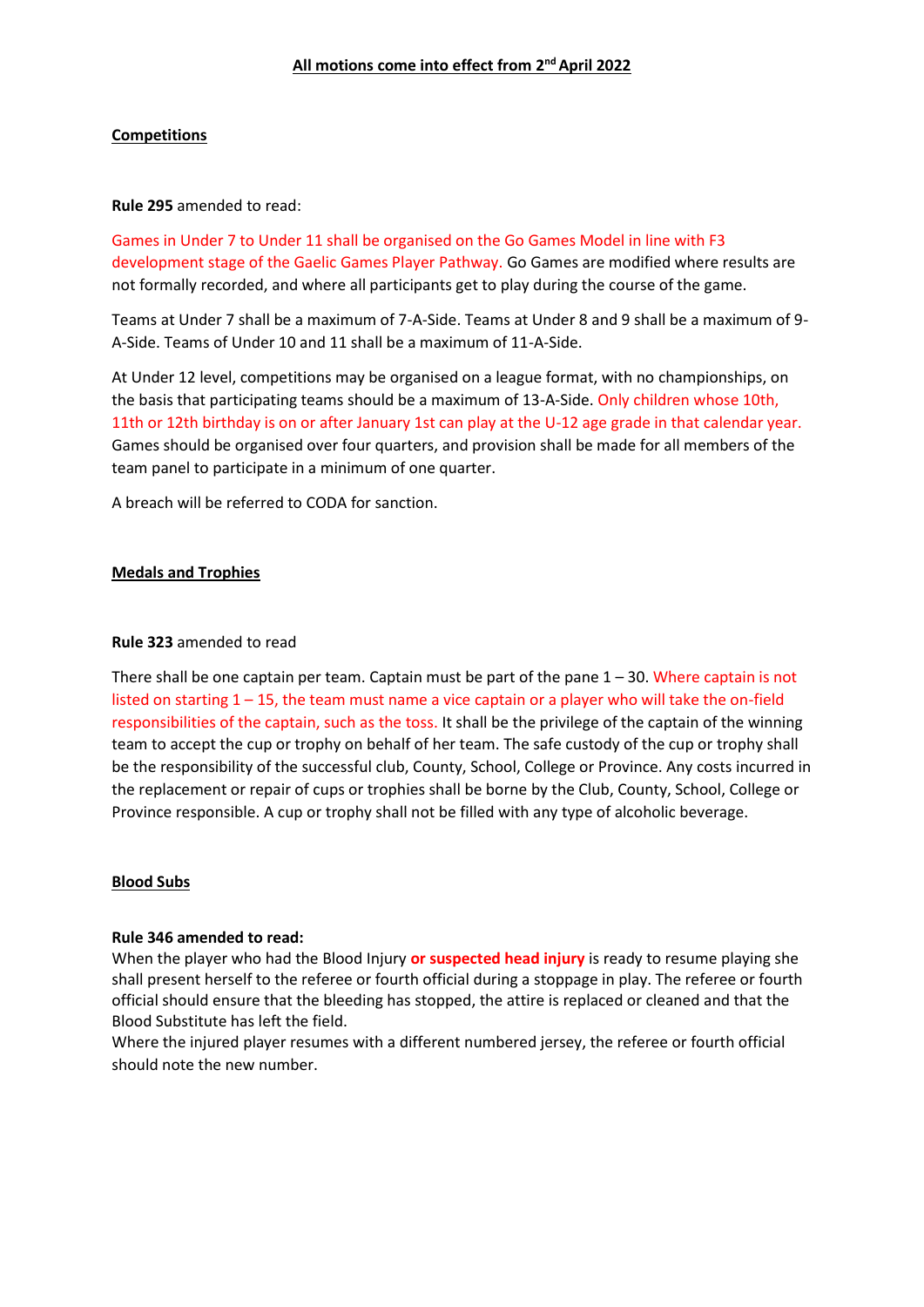## **Rule 347 amended to read:**

A player who suffers a blood Injury, **or suspected head injury** may be replaced by a Blood Substitute or **suspected head injury substitute**, who shall notify the referee or fourth official in writing, that she is a Blood Substitute **or suspected head injury substitute**. The Blood Substitute **or suspected head injury substitute** shall NOT count as a substitute allowed under Normal Substitution rules. If the Blood Injured player **or suspected head injury player** returns to the field of play as a direct replacement for the player who replaced her, her team shall not be deemed to have used a Normal Substitute.

# **Rule 348 amended to read:**

Where the Blood Injured player **or suspected head injury player** returns to the field of play for any other player, apart from the player that directly replaced her, her team shall be deemed to have used a Normal Substitute.

# **Rule 349 amended to read:**

If a Blood Substitute **or suspected head injury substitute** is sent off for a first Yellow Card offence, the team management must take off another player if they wish to bring the player who sustained the Blood Injury **or suspected head injury** back onto the field of play, before 20

the 5/10 minute playing time ban has expired for the Blood Substitute **or suspected head injury substitute**. This shall NOT count as a Normal Substitution. The team has to be down to 14 players.

# **Rule 350 amended to read:**

Where a Blood Substitute **or suspected head injury substitute** was sent off for a Yellow Card offence, and the team management wish to bring her on after the 5/10 minutes Playing Time ban has expired, they shall be deemed to have used a Normal Substitute, if the player whom she has replaced who suffered the blood injury has already resumed playing.

# **Rule 351 amended to read:**

Where a Blood Substitute **or suspected head injury substitute** is sent off for a Red or 2nd Yellow Card offence, her team shall substitute another player, if they wish to bring the Original Blood Injured Player or suspected head injury player back onto the field of play. This shall NOT count as a Normal Substitute.

# **Rule 352 amended to read:**

Where a team has used its full complement of Normal Substitutes in either Normal or Extra Time, and a player suffers a Blood Injury **or suspected head injury**, she may be replaced by a Blood Substitute **or suspected head injury substitute**.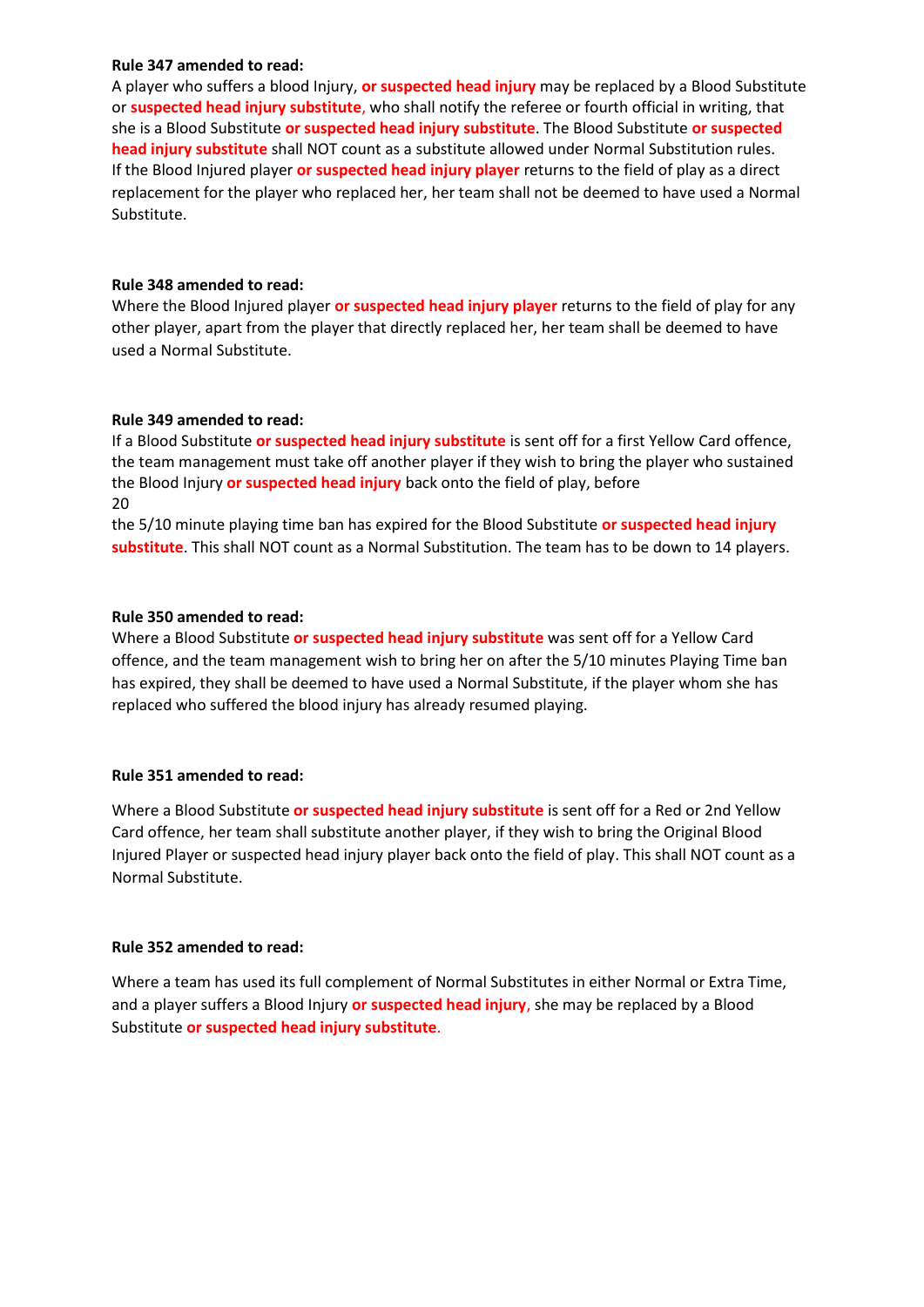# **Attire**

# **Added to Rule 354:**

For games played on artificial surfaces, players may wear protective leg wear, provided there is uniformity of colour within the team.

# **Football**

# **Rules 359 amended to read:**

A size 4 football shall be used in all grades of competition from Under 12 upwards. **A smaller size 3 or** relevant recommended size Go-Games football should be used for Go-Games. The Size 4 football shall not weigh less than 400g and not more than 420g and shall have a circumference of not less than 62.5cm and not more than 64.5cm. The ball should be pumped to 6.5psi

# **Extra Time and Replays**

# **Rules 366 amended to read:**

In exceptional circumstances, the Organising Committee, Board or Council may instruct teams to play One Period of Extra Time followed by a point shoot-out from 25 metres. The kicks must be taken between the two posts and from where indicated by the referee. In the case of Under 14 competitions and below, the point shoot-out shall be from the 20 metre line.

Only players who are remaining on the field of play at the end of Extra Time are eligible to take the kicks. Each team shall take 5 kicks at point scoring. If the scores are still tied after each team has taken their 5 kicks, sudden death procedure shall follow, using different players, until such time as there is a winner.

The ball must go directly over the crossbar, off the crossbar and over, or, off the uprights and over the crossbar, to be counted as a point. A ball that hops in front of the goal and goes over the bar shall not be counted as a point. Any player that crosses the  $20/25m$  mark while kicking for a point shall have her score disallowed.

# **Commencement of Play**

# **Rules 378 amended to read:**

Before commencing play, the referee shall toss a coin in the presence of both captains for the choice of ends and ensure that no team has more than 15 players on the field. Where the captain is not listed in the starting 1 – 15, the vice-captain or nominated player will represent the team for the toss of the coin.